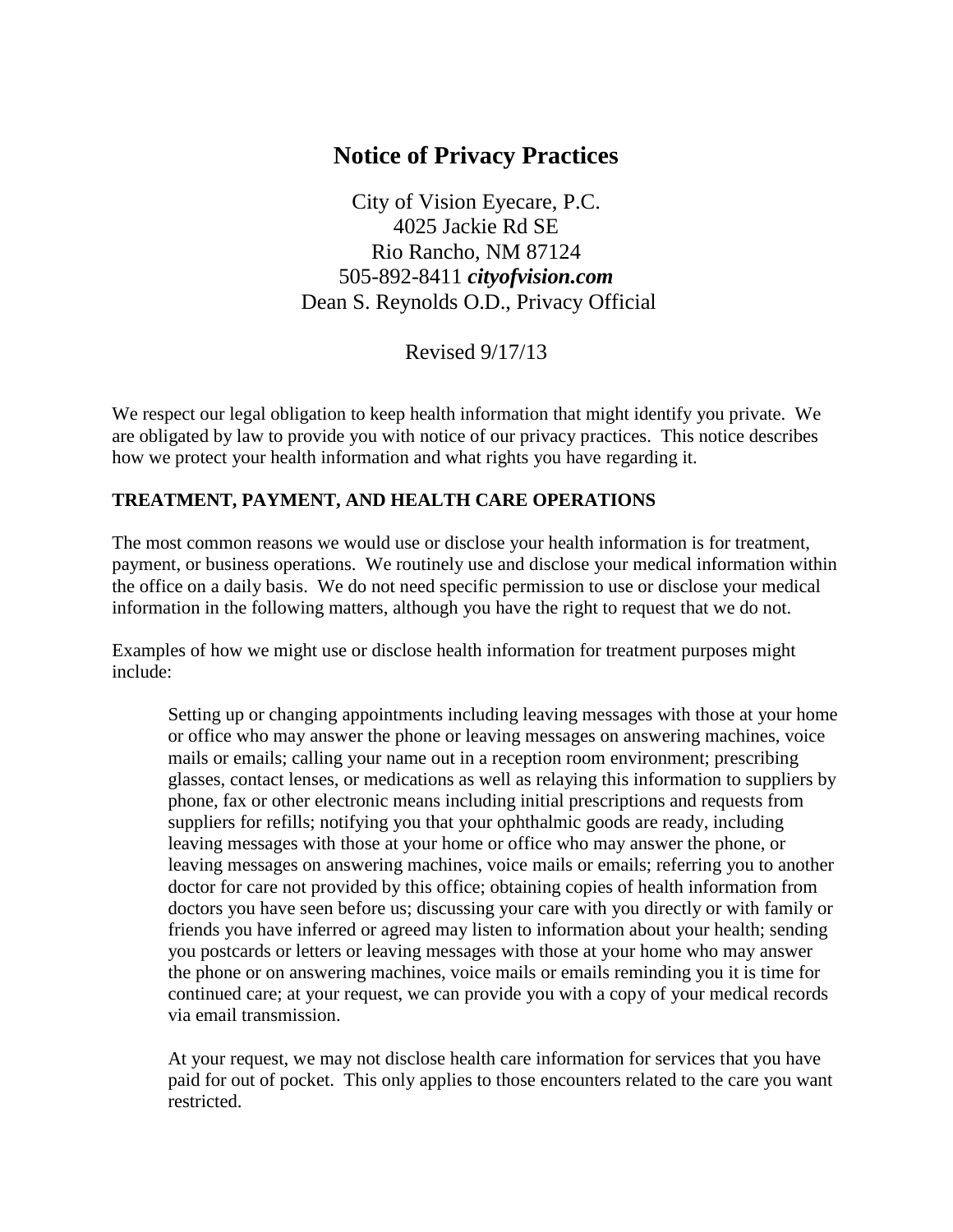Examples of how we might use or disclose health information for payment purposes might include:

Asking you about your vision or medical insurance plans or other sources of payment; preparing and sending bills to your insurance provider or to you; providing any information required by third party payors in order to insure payment for services rendered to you; sending notices of payment due on your account to the person designated as responsible party or head of household on your account with fee explanations that could include procedures performed and for what diagnosis: collecting unpaid balances either ourselves or through a collection agency, attorney, or district attorney's office

Examples of how we might use or disclose health information for business operations might include:

Financial or billing audits; internal quality assurance programs; participation in managed care plans; defense of legal matters; business planning; certain research functions; informing you of products or services offered by our office; compliance with local, state, or federal government agencies request for information; oversight activities such as licensing of our doctors; Medicare or Medicaid audits; providing information regarding your vision status to the Department of Public Safety, a school nurse, or agency qualifying for disability status

## **USES AND DISCLOSURES FOR OTHER REASONS NOT NEEDING PERMISSION**

In some other limited situations, the law allows us to use or disclose your medical information without your specific permission. Most of these situations will never apply to you but they could.

- When a state or federal law mandates that certain health information be reported for a specific purpose
- For public health reasons, such as reporting of a contagious disease, investigations or surveillance, and notices to and from the federal Food and Drug Administration regarding drugs or medical devices
- Disclosures to government or law authorities about victims of suspected abuse, neglect, domestic violence, or when someone is or suspected to be a victim of a crime
- Disclosures for judicial and administrative proceedings, such as in response to subpoenas or orders of courts or administrative hearings
- Disclosures to a medical examiner to identify a deceased person or determine cause of death or to funeral directors to aid in burial
- Disclosures to organizations that handle organ or tissue donations
- Uses or disclosures for health related research
- Uses or disclosures to prevent a serious threat to health or safety of an individual or individuals
- Uses or disclosures to aid military purposes or lawful national intelligence activities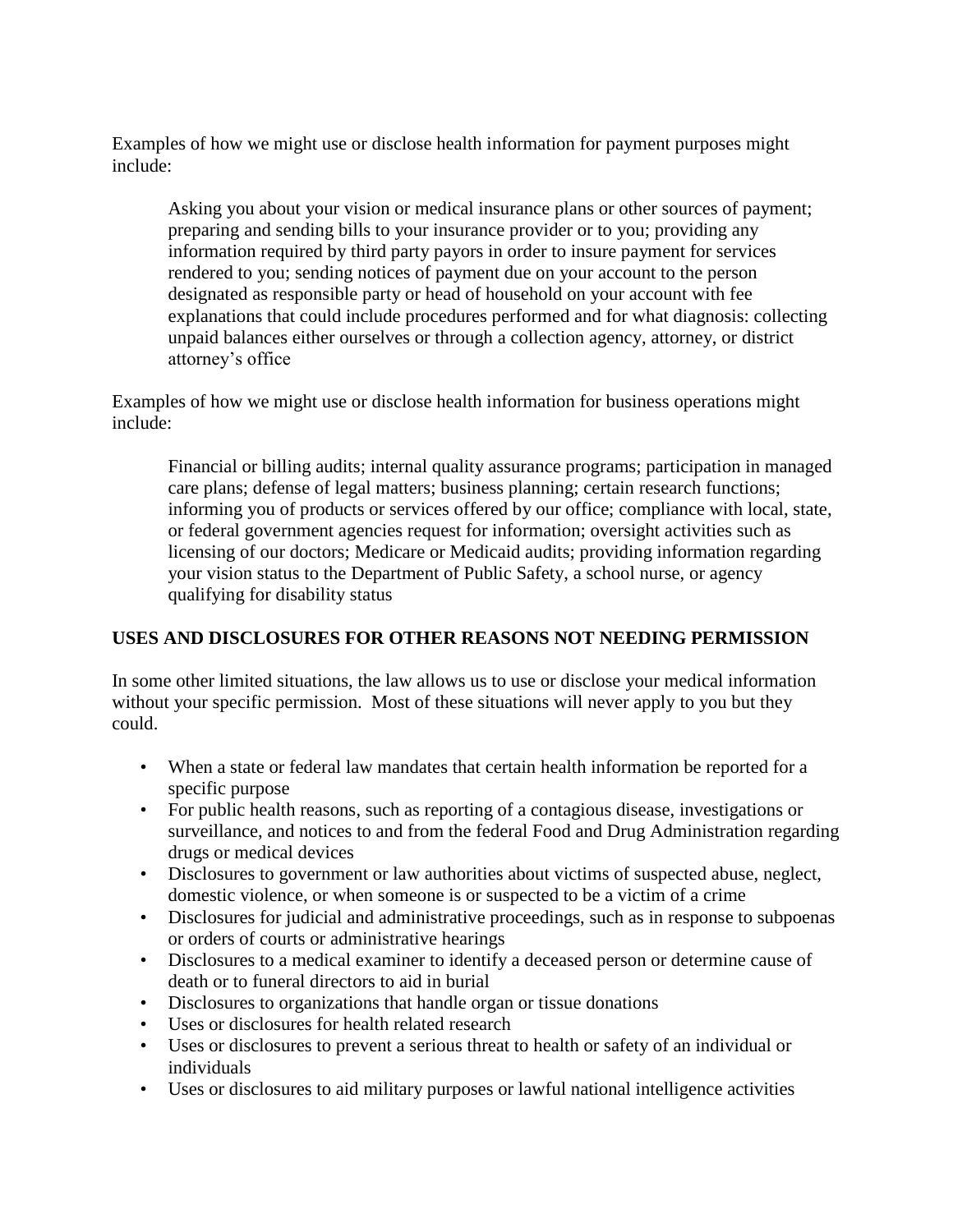- Disclosures of de-identified information
- Disclosures related to a workman's compensation claim
- Disclosures of a "limited data set" for research, public health, or health care operations
- Incidental disclosures that are an unavoidable by-product of permitted uses and disclosures
- Disclosure of information needed in completing form from a school related vision screening, information to the Department of Public Safety, information related to certification for occupational or recreational licenses such as pilots license.
- Disclosures to business associates who perform health care operations for City of Vision Eyecare, P.C. and who commit to respect the privacy of your information. We also require business associates to require any sub-contractor to comply with our privacy policies.
- Unless you object, disclosure of relevant information to family members or friends who are helping you with your care or by their allowed presence cause us to assume you approve their exposure to relevant information about your health

### **USES OR DISCLOSURES TO PATIENT REPRESENTATIVES**

It is the policy of City of Vision Eyecare, P.C. for our staff to take phone calls from individuals on a patients behalf requesting information about making or changing an appointment; the status of eyeglasses, contact lenses, or other optical goods ordered by or for the patient. City of Vision Eyecare, P.C. staff will also assist individuals on a patient's behalf in the delivery of eyeglasses, contact lenses, or other optical goods. During a telephone or in person contact, every effort will be made to limit the encounter to only the specifics needed to complete the transaction required. No information about the patient's vision or health status may be disclosed without proper patient consent. City of Vision Eyecare, P.C. staff and doctors will also infer that if you allow another person in an examination room, treatment room, dispensary, or any business area within the office with you while testing is performed or discussions held about your vision or health care or your account that you consent to the presence of that individual.

#### **OTHER USES AND DISCLOSURES**

We will not make any other uses or disclosures of your health information unless you sign a written *Authorization for Release of Identifying Health Information*. The content of this authorization is determined by federal law. The request for signing an authorization may be initiated by City of Vision Eyecare, P.C. or by you as the patient. We will comply with your request if it is applicable to the federal policies regarding authorizations. If we ask you to sign an authorization, you may decline to do so. If you do not sign the authorization, we may not use or disclose the information we intended to use. If you do elect to sign the authorization, you may revoke it at any time. Revocation requests must be made in writing to the Privacy Officer named at the beginning of this Notice.

#### **YOUR RIGHTS REGARDING YOUR HEALTH INFORMATION**

The law gives you many rights regarding your personal health information.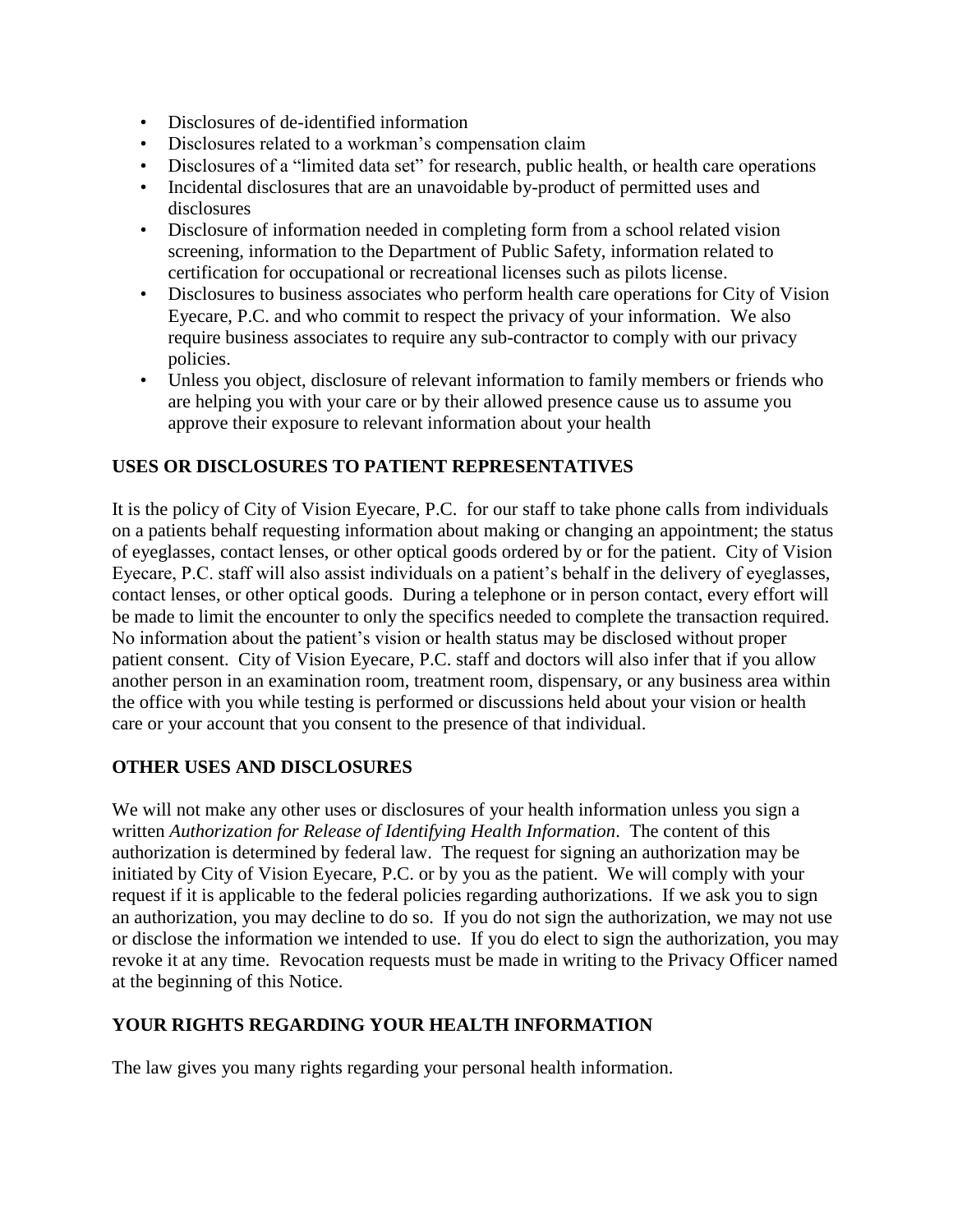You may ask us to restrict our uses and disclosures for purposes of treatment (except in emergency care), payment, or business operations. This request must be made in writing to the Privacy Officer named at the beginning of this Notice. We do not have to agree to your request, but if we agree, must honor the restrictions you ask for.

You may ask us to communicate with you in a confidential manner. Examples might be only contacting you by telephone at your home or using some special email address. We will accommodate these requests if they are reasonable and if you agree to pay any additional cost, if any, incurred in accommodating your request. Requests for special communication requests must be made to the Privacy Officer named at the beginning of this Notice.

You may ask to review or get copies of your health information. There are a very few limited situations in which we may refuse your access to your health information. For the most part we are happy to provide you with the opportunity to either review or obtain a copy of your medical information. All requests for review or copy of medical information must be made in writing to the Privacy Officer named at the beginning of this Notice. While we usually respond to these requests in just a day or so, by law we have thirty (30) days to respond to your request. We may request an additional thirty (30) day extension in certain situations.

Health care information you request copies of may be delivered to you in electronic format. The e-formats City of Vision Eyecare, P.C. has approved as secure and protect the integrity of your health care information include secure email, an authorized Electronic Health Information system and media supplied by City of Vision Eyecare, P.C..

You may ask us to amend or change your health care information if you think it is incorrect or incomplete. If we agree, we will make the amendment to your medical record within thirty (30) days of your written request for change sent to the Privacy Officer named at the beginning of this Notice. We will then send the corrected information to you or any other individual you feel needs a copy of the corrected information. If we do not agree, you will be notified in writing of our decision. You may then write a statement of your position and we will include it in your medical record along with any rebuttal statement we may wish to include.

You may request a list of any non-routine disclosures of your health information that we might have made within the past six (6) years (or a shorter period if you wish). Routine disclosures would include those used your treatment, payment, and business operations of City of Vision Eyecare, P.C.. These routine disclosures will not be included in your list of disclosures. You are entitled to one such list per year without charge. If you want more frequent lists, you must pay for them in advance at a fee of \$10.00 per list. We will usually respond to your written request (made to the Privacy Officer named at the beginning of this Notice) within thirty (30) days but we are allowed one thirty (30) day extension if we need the time to complete your request.

You may obtain additional copies of this Notice of Privacy Practices from our business office or online at our website address shown at the beginning of this Notice.

#### **CHANGING OUR NOTICE OF PRIVACY PRACTICES**